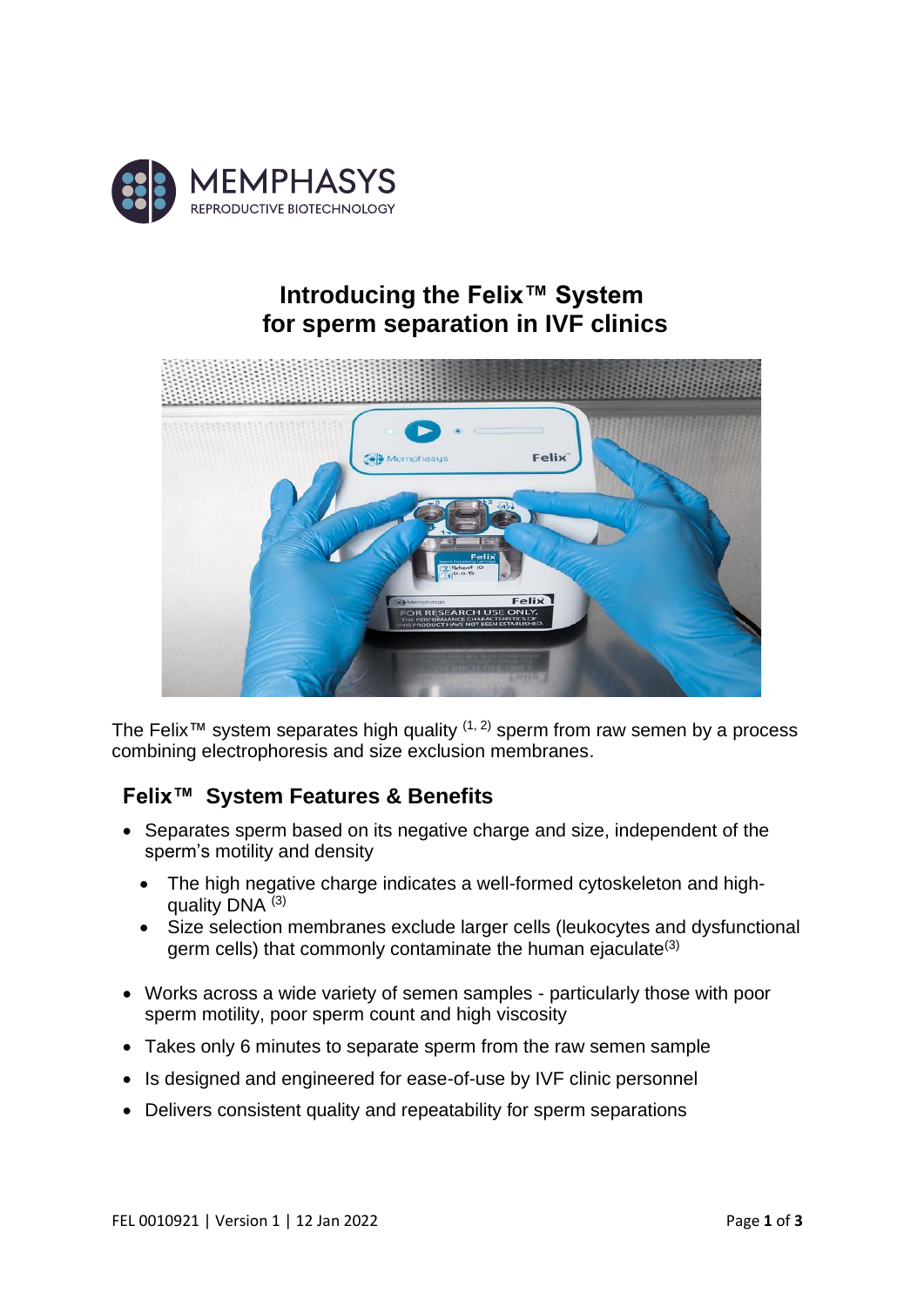### **How does the Felix™ system work?**

The Felix™ system separates sperm from semen based on two principles: charge and size of sperm  $(3-5)$ .

1. The quality of sperm DNA is strongly linked with the magnitude of negative charge on the sperm cell surface <sup>(3-6)</sup>. This negative charge develops very late in the sperm maturation process, when a negatively-charged sialic acid layer forms on the sperm's outer membrane. When an electric field is applied, these more mature negatively-charged sperm are drawn towards the positive electrode (the anode) $(7-9)$ .



**2.** The sperm can also be separated from other seminal fluid cells based on their size<sup>(1)</sup>. Two sets of size-exclusion membranes are utilised in the Felix™ sperm processing cartridge. A membrane with pores sizes just large enough to enable sperm to pass through is used to separate the sperm from other larger undesirable cells in the semen, such as lymphocytes. Other membranes with finer pores keep the separated sperm isolated from the electrodes but allow ions to flow through them to conduct current.

#### **References**

1. FEL-200 Report-Felix sperm separation validation report.

2. WHO. Laboratory manual for the examination of human semen and sperm–cervical mucus interaction, 4th ed. Cambridge, Cambridge University Press. 2010.

3. Ainsworth C, Nixon B, Aitken RJ. Development of a novel electrophoretic system for the isolation of human spermatozoa. Hum Reprod. 2005;20(8):2261-70.

4. Aitken RJ, Hanson AR, Kuczera L. Electrophoretic sperm isolation: optimization of electrophoresis conditions and impact on oxidative stress. Hum Reprod. 2011;26(8):1955-64.

5. Fleming SD, Ilad RS, Griffin AM, Wu Y, Ong KJ, Smith HC, et al. Prospective controlled trial of an electrophoretic method of sperm preparation for assisted reproduction: comparison with density gradient centrifugation. Hum Reprod. 2008;23(12):2646-51.

6. Giuliani V, Pandolfi C, Santucci R, Pelliccione F, Macerola B, Focarelli R, et al. Expression of gp20, a human sperm antigen of epididymal origin, is reduced in spermatozoa from subfertile men. Mol Reprod Dev. 2004;69(2):235-40.

7. Lassalle B, Testart J. Human zona pellucida recognition associated with removal of sialic acid from human sperm surface. J Reprod Fertil. 1994;101(3):703-11.

8. Ainsworth CJ, Nixon B, Aitken RJ. The electrophoretic separation of spermatozoa: an analysis of genotype, surface carbohydrate composition and potential for capacitation. Int J Androl. 2011;34(5 Pt 2):e422-34.

9. Ainsworth C, Nixon B, Jansen RP, Aitken RJ. First recorded pregnancy and normal birth after ICSI using electrophoretically isolated spermatozoa. Hum Reprod. 2007;22(1):197-200.